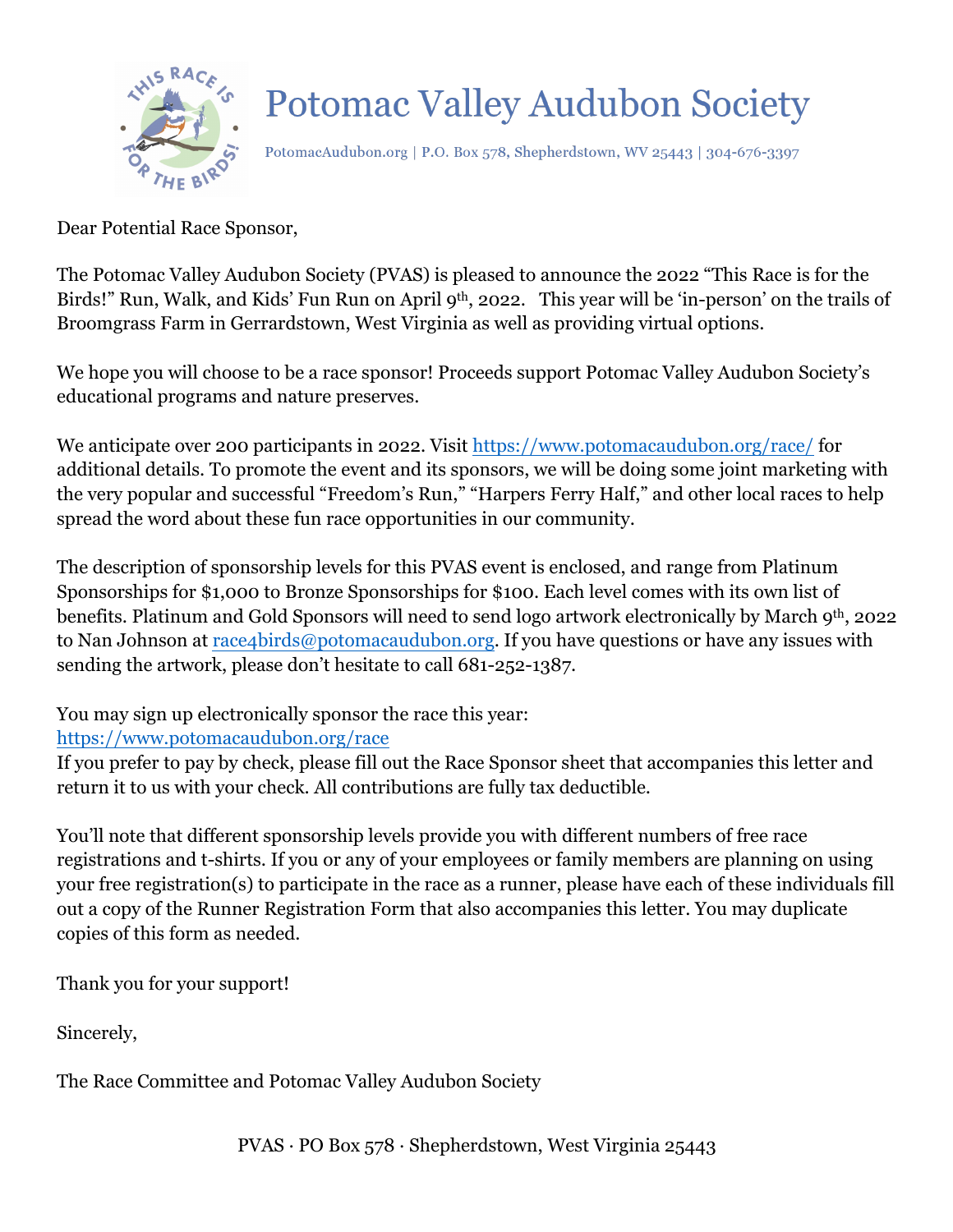

PotomacAudubon.org | P.O. Box 578, Shepherdstown, WV 25443 | 304-676-3397

### **Sponsorships Available in 2022:**

#### **PLATINUM SPONSOR: \$1,000**

*This level of sponsorship includes:*

- A press release and photo will be sent to all the local papers highlighting your sponsorship.
- Your logo will be placed at the top of our sponsor page on the PVAS website.
- Your logo will be placed at the top back of the race t-shirt.
- Your logo will be placed in PVAS's monthly newsletter (mailed to 200+ members) and its twice-monthly e-newsletter (sent out to over 1,000+ subscribers).
- Race entry fees and t-shirts for up to five staff and/or family members.

### **GOLD SPONSOR: \$500**

*This level of sponsorship includes:*

- Your logo/name in large print above the Silver Sponsors on the sponsor page of the PVAS website.
- Your logo/name on the back of the race t-shirt above the Silver Sponsors.
- Your name will be included in PVAS's monthly newsletter (mailed to 200+ members) and its twice-monthly e-newsletter (sent out to over 1,000+ subscribers).
- Your business name will be included in a press release sent to all the local papers.
- Race entry fees and t-shirts for up to three staff and/or family members.

### **SILVER SPONSOR: \$250**

*This level of sponsorship includes:*

- Your business name printed in medium-sized print above the Bronze Sponsors on the sponsor page of the PVAS website.
- Your business name on the back of the race t-shirt above the Bronze Sponsors.
- Your business name will be included in PVAS's monthly newsletter (mailed to 200+ members) and its twice-monthly e-newsletter (sent out to over 1,000+ subscribers).
- Your business name will be included in a press release sent to all the local papers.
- Race entry fees and t-shirts for up to two staff and/or family members.

#### **BRONZE SPONSOR: \$100**

*This level of sponsorship includes:*

- Your business name printed below the Silver Sponsors on the sponsor page of the PVAS website.
- Your business name printed on the lower back of the race t-shirt.
- Your business name will be included in PVAS's monthly newsletter (mailed to 200+ members) and its twice-monthly e-newsletter (sent out to over 1,000+ subscribers).
- Your business name will be included in a press release sent to all the local papers.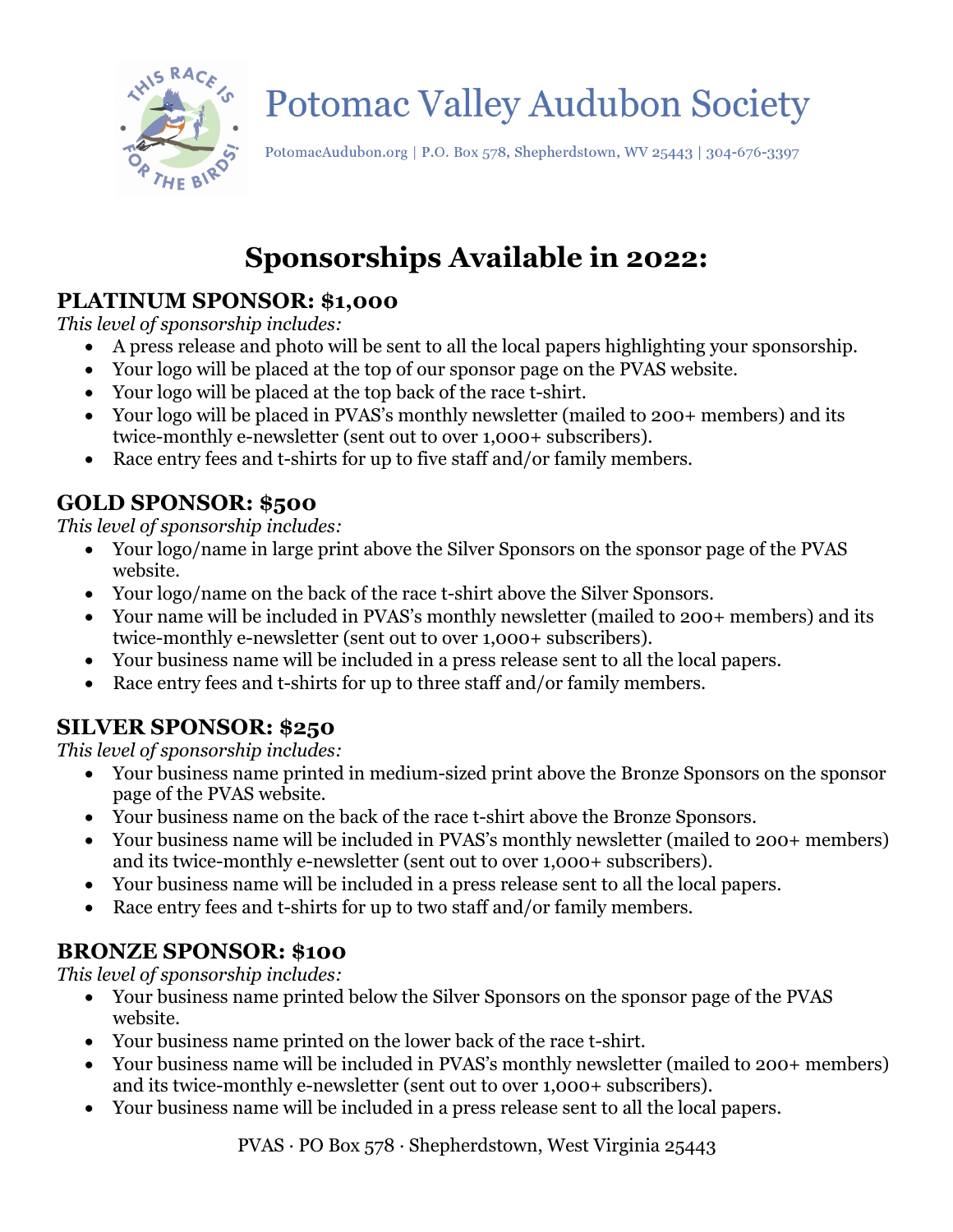

PotomacAudubon.org | P.O. Box 578, Shepherdstown, WV 25443 | 304-676-3397

Race entry fee and t-shirt for one staff or family member. **Race Sponsor Information**

I wish to become a sponsor for PVAS's annual trail race at the following level (please circle):

- Platinum (\$1,000)
- $\bullet$  Gold (\$500)
- Silver (\$250)
- Bronze (\$100)

Return this form and your sponsorship donation by March 9<sup>th</sup>, 2022 by email or mail to:

Potomac Valley Audubon Society P.O. Box 578 Shepherdstown, WV 25443

Any questions regarding sponsorship details can be directed to 681-252-1387 or race4birds@potomacaudubon.org.

#### **Race Sponsor Information**

COMPANY/INDIVIDUAL'S NAME AS TO APPEAR ON T-SHIRT (Platinum/Gold Sponsors should also send e-file of logo):

| <b>CONTACT NAME:</b>                                                                                                                                                                                                         | PHONE NUMBER: |  |
|------------------------------------------------------------------------------------------------------------------------------------------------------------------------------------------------------------------------------|---------------|--|
| <b>ADDRESS:</b>                                                                                                                                                                                                              |               |  |
| CITY/STATE/ZIP:                                                                                                                                                                                                              |               |  |
| EMAIL:                                                                                                                                                                                                                       |               |  |
| # OF PEOPLE WHO WILL REPRESENT MY COMPANY: (Please list names<br>on the back of this paper, and complete a Runner Registration Form for each person)                                                                         |               |  |
| PROVIDE HOW MANY T-SHIRTS OF EACH SIZE YOU WOULD LIKE (Note that Platinum Sponsors<br>receive 5 shirts; Gold Sponsors receive 3 shirts; Silver Sponsors receive 2 shirts, and Bronze Sponsors receive<br>$1 \text{ shirt}$ : |               |  |
| Adult Small: Adult Medium: Adult Large: Adult X-Large:                                                                                                                                                                       |               |  |
| I HAVE ENCLOSED A CHECK IN THE AMOUNT OF:                                                                                                                                                                                    |               |  |

PVAS · PO Box 578 · Shepherdstown, West Virginia 25443